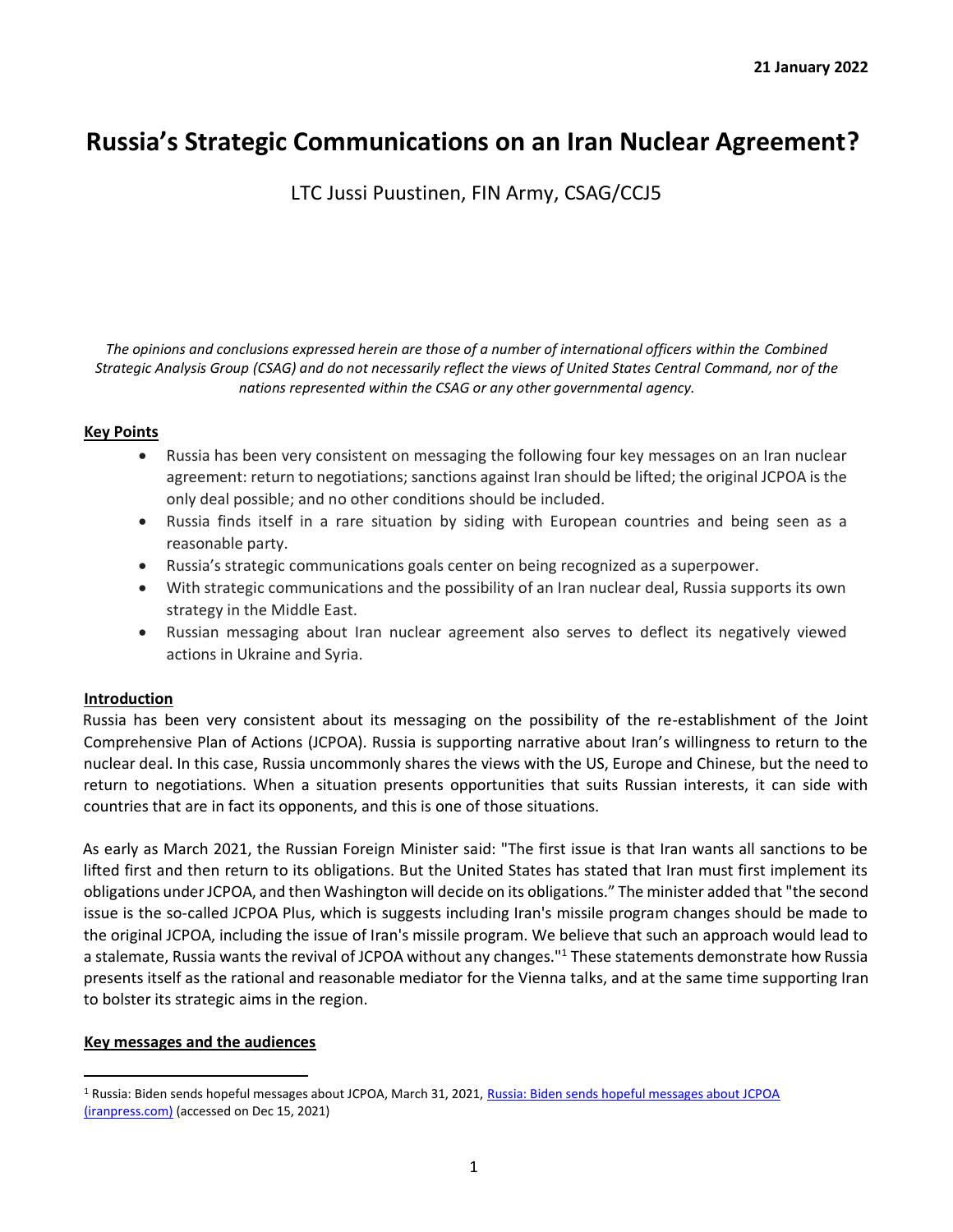There have been many occasions when Russian officials have pushed Russian narrative and the key messages related to Iran nuclear deal. For example, on December 13<sup>th</sup>, 2021, Iran and Russia shared a statement; "Both parties [Russia and Iran] affirmed the common determination to revive the nuclear deal in its original, balanced form, which was endorsed by the United Nations Security Council." Russian Foreign Minister Sergei Lavrov and his Iranian colleague Amir-Abdollahian, stressed that "this is the only correct way to ensure that the rights and interests of all parties participating in the comprehensive agreements are taken care of."<sup>2</sup> The Russian diplomat said, "the proposals put forward by Iran at the Vienna talks on the removal of sanctions demonstrate Tehran's utmost seriousness about restoring the nuclear deal." <sup>3</sup> Earlier on October 31 Russian foreign Minister Sergei Lavrov said, "any change to the JCPOA or any interpretation of the deal differing from the original form will be unacceptable."<sup>4</sup> Such examples of Russian messaging repeat these key points:

- 1) Original parties should return to the negotiations especially the U.S.
- 2) Sanctions against Iran should be lifted
- 3) The original JCPOA is the only kind of nuclear agreement that is possible
- 4) No further conditions should be included in the agreement, especially Iran's tactical ballistic missiles and/or proxies.

As for Russian strategic communications' target audiences, the Russian people must be taken as the primary one. All strategic communications, directly or indirectly, support President Putin's efforts to keep control and hold power. The current regime needs foreign adversary to legitimize actions inside and outside Russia and domestic news agencies repeat all the messages Kremlin pushes forward. The second and third audiences are the leadership and citizenry of the U.S. and European countries.

#### **Assessment**

By promoting these messages, Russia presents itself as a reasonable party that complies with the rules-based order. Although Russia shares the rational views of many regarding the negotiations of JCPOA, this is not a sign of sudden change of attitude or change to being righteous, rather it is a part of Russian strategic communications. Russia wants to be where the deals are made, and their strategic communications is a part of the efforts of Russia being recognized as superpower.

Russian messaging supports their efforts to lessen detrimental effects of other actions such as the situation ongoing in Ukraine. By pushing parties to negotiate the new nuclear deal, Russia becomes a mediator, and gains opportunities to accuse U.S. and other adversaries if the deal is not reached. Russia will be seen as the one who made real efforts towards the nuclear agreement, but despite their efforts, other nations will be labeled as unreasonable. Beyond the messaging game, it is important to remember that Russia as an original member of the JCPOA. Therefore, like other countries, it too does not want Iran to have a nuclear weapon. By emphasizing that the sanctions against Iran should be lifted, Russia tries to show that sanctions are not the correct course of action for neither Iran nor itself. If just sanctions against Iran were lifted, a third order effect may be the lifting of sanctions against Russia.

<sup>&</sup>lt;sup>2</sup> Iran, Russia reaffirm determination to restore nuclear deal in its original version, December 13, 2021, <u>Iran, Russia reaffirm</u> determination to restore nuclear deal in its original version (presstv.ir) (accessed on Dec 15, 2021)

<sup>3</sup> Ibid.

<sup>4</sup> Russia: Moscow accepts no change to JCPOA, October 31, 2021, Russia: Moscow accepts no change to JCPOA - Iran Front Page (ifpnews.com) (accessed on Dec 16, 2021)